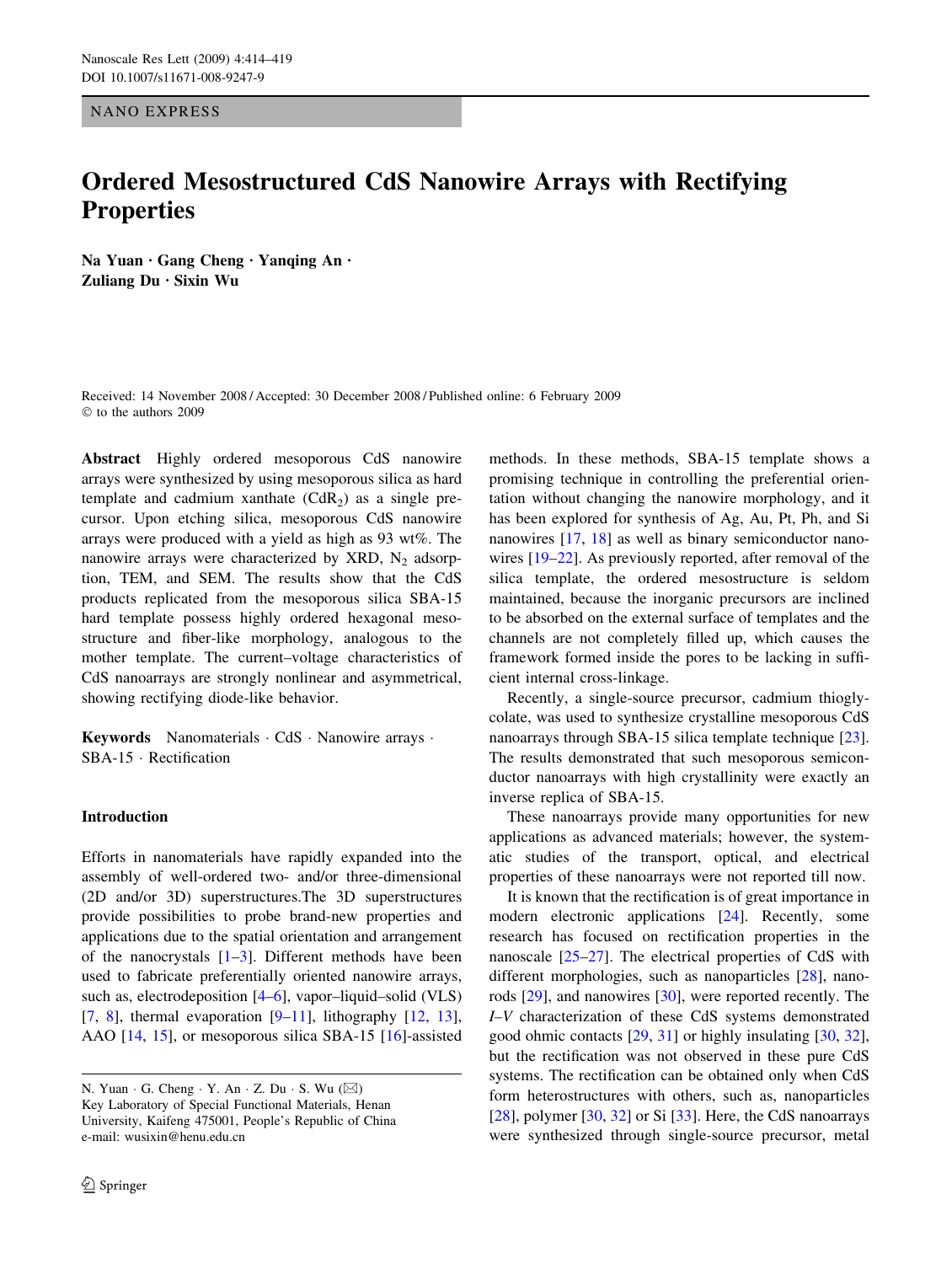<span id="page-1-0"></span>alkyl xanthate [[34\]](#page-5-0). The remarkable performance on rectification within a bundle of CdS nanoarrays was characterized by semiconductor characteristic measurement system (Keithley 4200 SCS), and the mechanism of the rectification of the CdS nanoarrays was discussed.

## Experimental

Mesoporous silica SBA-15 was prepared by a triblock copolymer under hydrothermal treatment at 130  $^{\circ}$ C for 48 h following the general procedure reported by Zhao et al. [\[16](#page-5-0)]. For synthesis of CdS nanoarrays, typically, 0.05 g SBA-15 was added to a solution obtained by dissolving 0.34 g of cadmium alkyl xanthate in a certain amount of tetrahydrofuran, and then the mixture was kept stirring at room temperature until the solvent was completely vaporized. The residual powders were dried and then heated to 160 °C at a rate of 1 °C/min and maintained at this temperature for 10 h under argon. The powders turned yellow during the thermal treatment process. The obtained cadmium sulfide–silica composites were soaked in 2 M NaOH for several hours to remove the silica template. The template-free CdS products were recovered by centrifugation, washed with water, and dried at room temperature.

The morphology of the samples was characterized by transmission electron microscope (TEM, JEM-100CX) at 100 kV. Structural characterization was performed by X-ray diffraction (XRD, X'Pert Pro MPD, with Cu Ka radiation,  $\lambda = 1.54060 \text{ Å}$  at 40 kV and 40 mA. Scanning electron microscope (SEM) measurement was carried out using a JSM-5600 LV equipped with EDX (Oxford ISIS) at 20 kV. The I–V curves of assembled CdS nanowire arrays were measured by semiconductor characteristic system (Keithley 4200-SCS) at 350 nm illumination. Nitrogen adsorption–desorption isotherms were measured on a Micromeritics Tristars 3000 analyzer at  $-196$  °C. Before the measurements, the samples were degassed at 160  $^{\circ}$ C for 6 h in vacuum.

#### Results and Discussion

The SBA-15 was synthesized at a high hydrothermal temperature of 130 $\degree$ C to increase the mesotunnels, which are beneficial for the production of high-quality replica materials. Figure 1a exhibits the small-angle X-Ray diffraction of the template-free CdS nanoarrays. The smallangle regions show three well-resolved diffraction peaks. It indicates a highly ordered 2D hexagonal mesostructure; at the same time, it implies that CdS nanoarrays replicate well the ordered mesoporous of the SBA-15 template and



Fig. 1 a Small-angle diffraction pattern of template-free CdS nanoarrays. b EDS pattern of the template-free CdS nanoarrays. c WAX diffraction curves of CdS nanoarrays present in SBA-15 pore channels and silica-free CdS nanoarrays

confirms the ordered arrangement of CdS nanowires [\[23](#page-5-0)]. The EDX spectrum of the nanowire arrays confirms that these nanowire arrays consist of stoichiometric CdS with a Cd/S ratio of 1.05:1 and displays strong signals from Cd to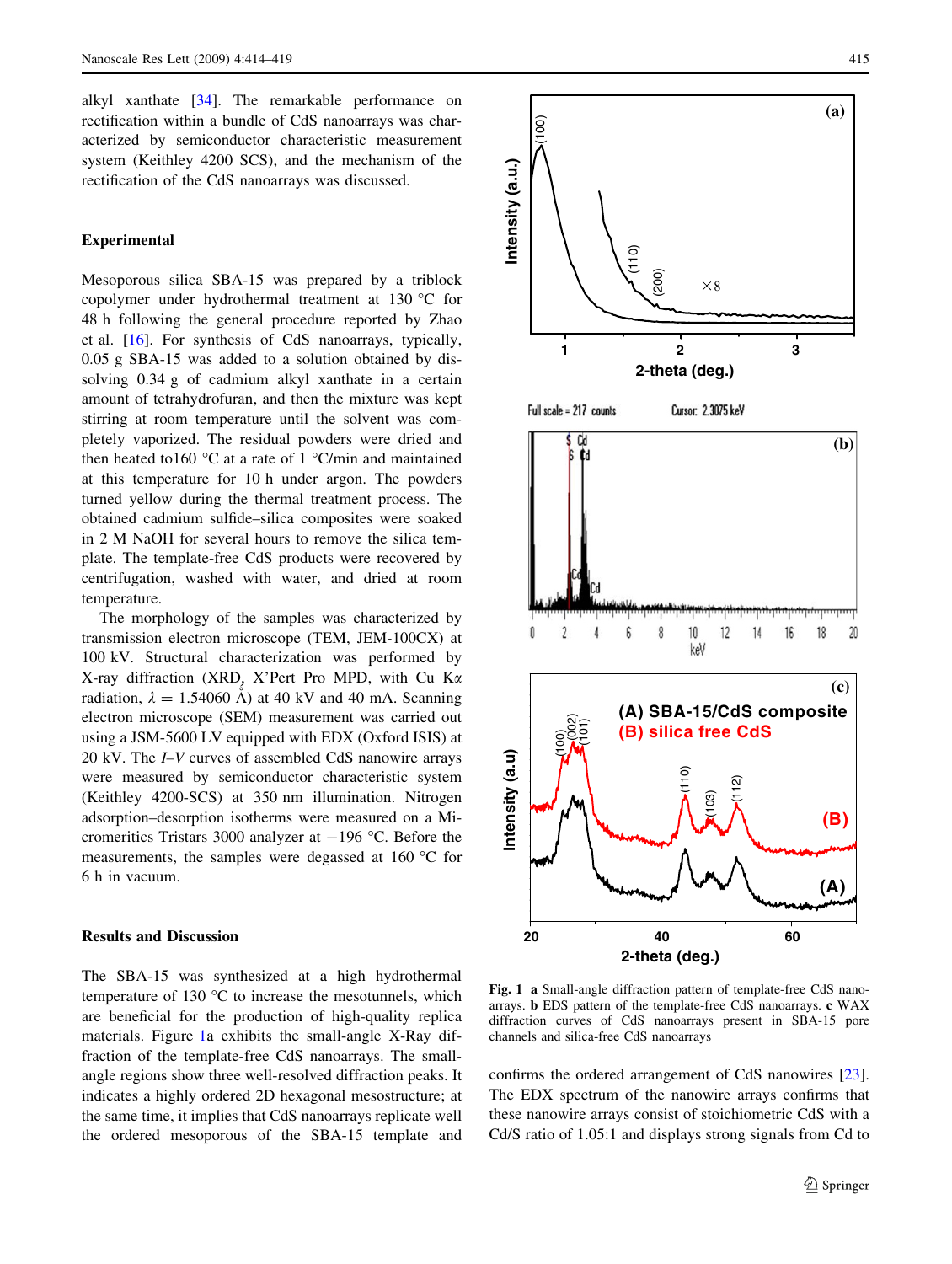S elements without the detection of silicon element. It also indicates the complete removal of the silica scaffold (Fig. [1](#page-1-0)b).

The wide-angle XRD patterns of the CdS nanoarrays (Fig. [1](#page-1-0)c) before and after removal of SBA-15 show the (100), (002), (101), (110), (103), and (112) planes at  $2\theta$ values 24.8°, 26.5°, 28.2°, 43.7°, 47.8°, and 51.8°, respectively, which match those of the hexagonal wurtzite structure of CdS crystallite. The same XRD patterns of CdS nanoarrays before and after removal of SBA-15 template demonstrated that the structure of the CdS nanoarrays is completely maintained during the etching. On the basis of the width of the diffraction peaks, the size of the CdS nanocrystals is on the nanometer scale and the average particle size is calculated to be 7.1 nm, which is consistent with the pore diameter of the host SBA-15.

Figure 2 shows the nitrogen sorption isotherms (Fig. 2a) and pore size distribution (Fig. 2b) of the materials



Fig. 2 a Nitrogen sorption isotherms of the samples successively produced in the synthesis: the SBA-15 hard template  $(\blacksquare)$ ,  $CdR<sub>2</sub>@SBA-15$  composites ( $\bullet$ ) prepared by the impregnation of  $CdR<sub>2</sub>$  into SBA-15,  $CdS@SBA-15$  ( $\blacktriangle$ ) obtained from the CdR<sub>2</sub>@SBA-15 calcined at 160 °C, and CdS-SBA-15 replicas ( $\nabla$ ) etched by NaOH solution. b The corresponding pore-size distribution curves of a

successively obtained in the synthesis process, respectively. The isotherms of the SBA-15 template (Fig. 2a) show typical type-IV curves with an H1-type hysteresis loop, attributed to perfect cylindrical mesopore channels. A calcined mesoporous silica sample exhibits a high surface area of 560 m<sup>2</sup>/g, the pore volume of 1.23 cm<sup>3</sup>/g, and a narrow pore size distribution with a mean value of 7.3 nm. The surface area and pore size distribution of the  $CdR<sub>2</sub>/$ SBA-15 nanocomposite are 28  $m^2/g$  and 5.4 nm, respectively, and the adsorption volume is  $0.06 \text{ cm}^3/\text{g}$ , suppressed by 20 times after the one-step nanocasting process. Upon the calcination at  $160^{\circ}$ C for CdS@SBA-15, the surface area and the pore volume decrease to 38  $m^2/g$ and  $0.04 \text{ cm}^3/\text{g}$ , respectively, suggesting that the pores have been filled up by  $CdR_2$ . Nitrogen absorption– desorption isotherms for the template-free CdS sample exhibit a surface area of 100  $\mathrm{m}^2/\mathrm{g}$  and a pore volume of 0.11 cm<sup>3</sup>/g. A relatively narrow pore size distribution of around 3.3 nm is also exhibited, further demonstrating the high-quality mesoporous CdS replicas.

Figure [3](#page-3-0) demonstrates the TEM images of the SBA-15 template, and the CdS nanoarrays after the removal of SBA-15 templates (Fig. [3](#page-3-0)a and b), respectively. The TEM images reveal that SBA-15 (Fig. [3](#page-3-0)a) templates have a uniform fiber-like morphology and well-ordered 2D mesoporous structures with uniform pore size. The highmagnification TEM shows the pore size of SBA-15 to be approximately 7.3 nm (Fig. [3](#page-3-0)c). The representative TEM images (Fig. [3b](#page-3-0)) demonstrate that the as-prepared CdS nanowire arrays have a uniform fiber-like morphology, and that the length of the CdS nanowire arrays to be more than 2 *l*m. From the insert of Fig. [3b](#page-3-0), it is obviously observed that these CdS nanowire arrays are composed of uniform nanowire, and the diameter of each nanowire is about 7.3 nm, which is in reasonable agreement with the mean pore size of the silica template. These phenomena may reflect that the CdS nanowire arrays are perfect duplication of the hard template and a high yield for the incorporation of CdS. The selected-area electron diffraction (SAED) pattern (Fig. [3](#page-3-0)e) observed from this area can be indexed as the hexagonal wurtzite CdS structure, indicating that the products consist of wurtzite CdS nanocrystals, which is in agreement with the XRD data.

In recent years, AC electric field assembly is widely used to construct nanodevices from nanowires [[35,](#page-5-0) [36\]](#page-5-0) and carbon nanotubes [[37–39\]](#page-5-0). Here, the CdS nanowire arrays were ultrasonically dispersed in ethanol. After applying a droplet of the nanowire arrays suspension onto the electrodes, the Pt electrodes were connected to an 8-Vpp (peakto-peak) and 10-kHz AC signal for 30 s. This signal generated an alternating electrostatic force on the nanowire arrays in the solution. Under the electrical polarization force, the nanowire arrays were deposited on the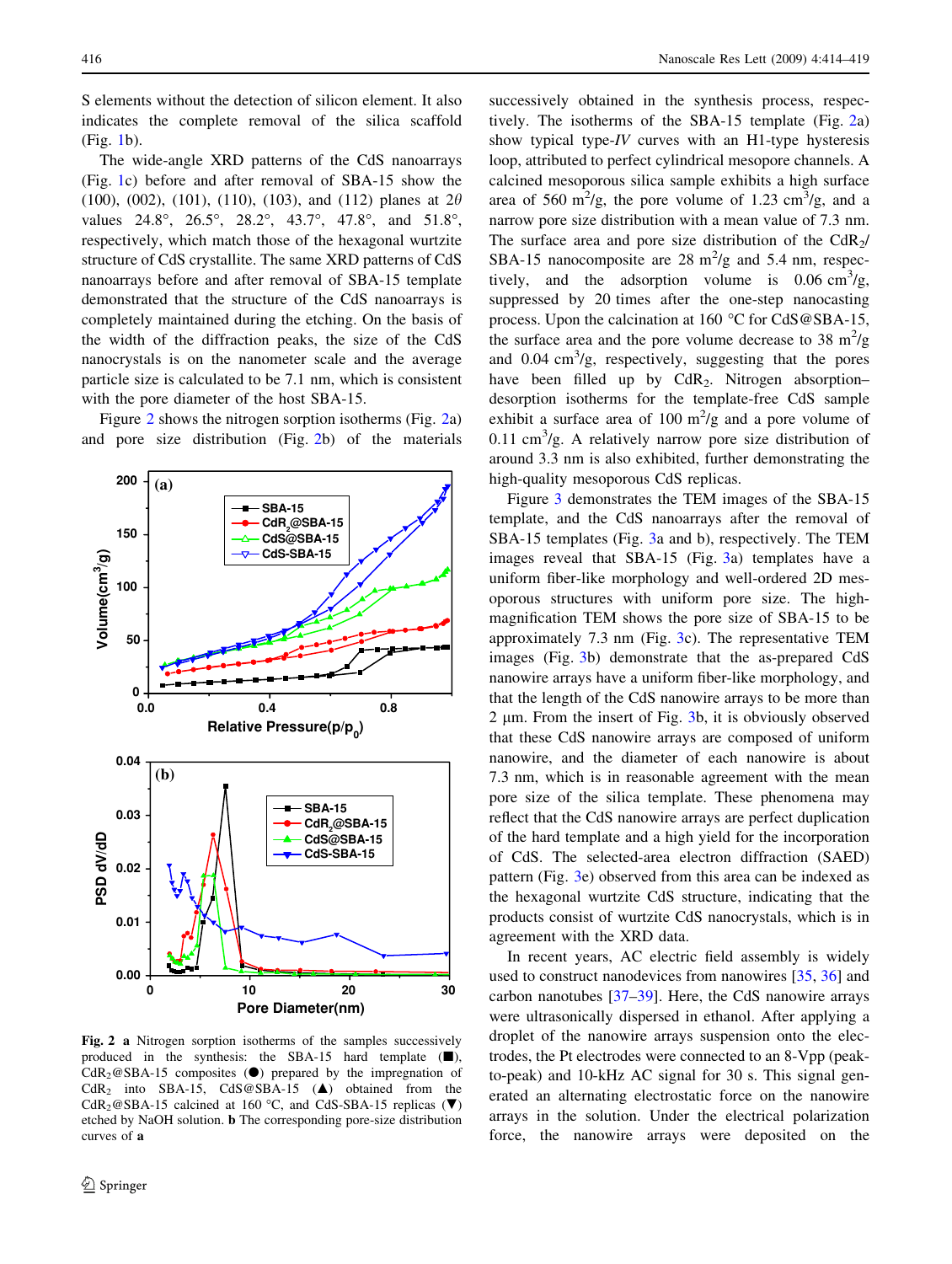<span id="page-3-0"></span>

Fig. 3 a TEM images of the SBA-15 sample along the direction of the hexagonal pore arrangement. b TEM images of the template-free CdS sample. Inset c and d are corresponding High-magnification TEM images. Inset e is the corresponding SAED pattern of b

electrodes. The 10-nm-thick Pt electrodes were patterned on an oxidized silicon wafer with 200-nm silicon dioxide using photolithography. The Fig. 4a shows the SEM image of a bundle of CdS nanowire arrays on Pt electrodes. The electrical transport property was carried out through semiconductor characterization system (KEITHLEY 4200- SCS).

Figure 4 shows the I–V curves of the assembled CdS nanowire arrays under dark and illumination conditions. The *I–V* measurement shows a nonlinear characteristic. Little current flows in reverse bias, whereas, the current increases rapidly when the bias voltage is more than 4 V.



Fig. 4 The I–V curves of CdS nanowire arrays at dark and uvillumination condition. Inset a is the SEM image of a bundle of CdS nanowire arrays on Pt electrodes. Inset **b** is the detailed  $I-V$ characteristic of the CdS nanowire arrays under reverse bias

The most striking feature (Fig. 4) is that both of the curves display rectifying behaviors at room temperature in air environment. Under dark condition, this rectifying diodelike behavior has a threshold voltage of  $\sim$ 3.9 V, and no obvious breakdown current is observed even at  $-11$  V bias. The reverse leakage current is only 0.04 nA at  $-11$  V (Fig. 4b); at the same time, the forward current is 25 nA at 11 V, and their rectification ratio is about 625. Under UV  $(\lambda = 350 \text{ nm})$ -illumination the turn-on voltage was dropped from 3.9 V to 3.4 V, and the breakdown current is not observed even at  $-11$  V bias. The reverse current is  $0.42$  nA at  $-11$  V, the forward current is 64 nA at 11 V, and their rectification ratio is about 152.



Fig. 5 The *I–V* curves of CdS (a) and ZnS (b) nanoarrays at dark condition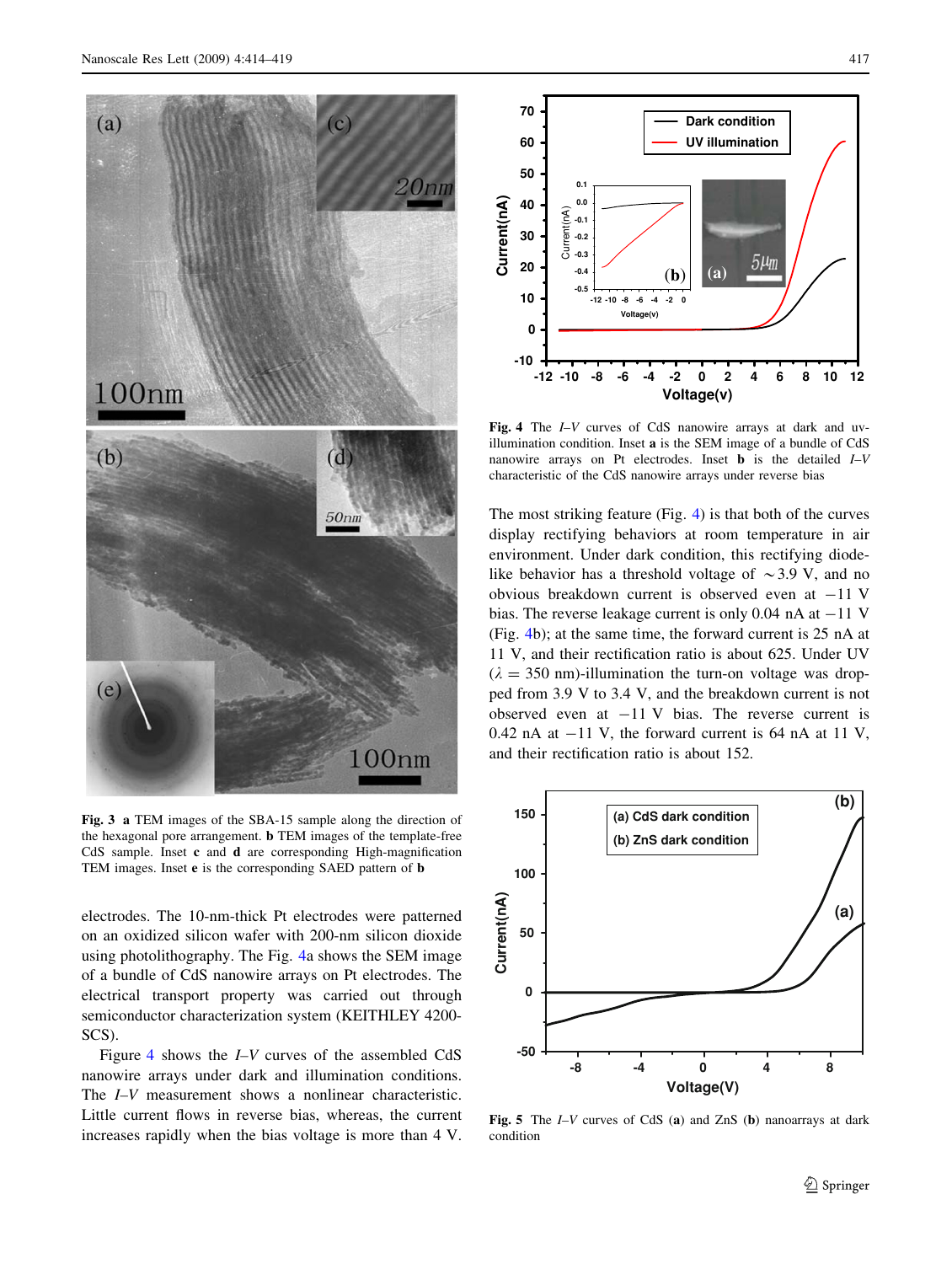<span id="page-4-0"></span>The rectifying behavior is an important application of a diode [\[25–27](#page-5-0)]. Recently, the rectifying behaviors of electric field-assembled ZnO nanowire have been reported [\[40](#page-5-0)]. To our knowledge, such rectifying behaviors were not reported in pure CdS system. In order to confirm the validity of the rectification for different metal sulfides, ZnS nanoarrays were prepared with the same template system. The experimental results are illustrated in Fig. [5b](#page-3-0). Under dark condition, we observed the threshold voltage of  $\sim$  2.0 V, the forward current of 150 nA at 10 V, and the reverse current of 27 nA at  $-10$  V. For CdS nanoarrays (Fig. [4](#page-3-0)b), the reverse current is just 0.04 nA at  $-11$  V, and the reverse current for ZnS nanoarrays is much larger than that of CdS nanoarrays, so the rectification ratio for ZnS nanoarrays is about six. But the obvious rectifying characterization was observed from the ZnS nanowire arrays. It is a very effective method for preparing metal sulfides with rectification through SBA-15 as hard template and using a single-source precursor. How can rectification be formed in these metal sulfide nanoarrays?

According to our previous reports on the current transport behavior of semiconductor nanowires [[41,](#page-5-0) [42](#page-5-0)], the nonlinear transport behavior in Fig. [4](#page-3-0) indicates that the CdS nanoarrays make two Schottky barrier contacts with the two Pt electrodes, and a back-to-back Schottky barriers structure is formed. In brief, the back-to-back Schottky barrier structure is composed of two inversely connected Schottky barriers, and the current in this structure is dominated by the reverse current of the reverse-biased Schottky barrier. The detailed description of the properties of the back-to-back Schottky barriers structure has been discussed in the previous reports of our group [\[41](#page-5-0), [42](#page-5-0)] and other groups [[43,](#page-5-0) [44](#page-5-0)]. In this structure, there should be no rectifying behavior if the two Schottky barrier were symmetric. However, in the dielectrophoresis deposition process, the AC voltage introduces an electrostatic force on the nanoarrays, and then the nanoarrays move toward the electrodes until it gets finally deposited on them. The contacts of both ends of the nanoarrays onto the electrodes occur in a consecutive order. We consider that the side of the nanoarrays that touched the electrode first may have a firm contact with the electrode, thus forming a better contact with lower barrier height, whereas the other end that contacted later had a higher barrier, possibly leading to the formation of the Schottky diode for our devices. Thus, the asymmetric contacts were formed between the CdS nanoarrays and Pt electrodes, and resulted in the rectifying behavior. Similar rectifying behaviors have been reported in some systems [7, [45\]](#page-5-0).

There occurs a current difference between the dark and UV illumination, because more number of electrons in the valence band are excited into the conduction band under UV illumination thereby increasing the carrier concentration of

the CdS nanowire arrays. As shown in Fig. [4,](#page-3-0) both the  $I-V$ curves under dark and illumination conditions show linear behaviors when the bias is larger than 6 V. In this linear region, the current transport property is dominated by the nanowire itself, not by the Schottky barrier. The slope of this linear region is proportional to the carrier concentration of the CdS nanowire arrays. As shown in Fig. [4,](#page-3-0) the slope of the current curve under illumination condition is three times higher than that of the one under dark condition. This high photocurrent response shows the promising applications of the CdS nanoarray as photodetector.

### **Conclusions**

In summary, highly ordered mesoporous CdS nanoarrays have been achieved by SBA-15 as a template and cadmium xanthate as a single-source precursor. These materials exist as strongly nonlinear and asymmetrical, showing rectifying diode-like behavior, and provide opportunities for new applications as advanced nanodevices. The synthesis and properties of other systems, such as, MnS, ZnS/CdS composite nanoarrays, are currently in process.

Acknowledgment This study was supported by Henan Project for University Prominent Research Talents (HAIPURT) (Grant No. 2007KYCX0012).

#### References

- 1. I. Willner, F. Patolsky, J. Wasserman, Angew. Chem. Int. Ed. 40, 1861 (2001). doi:[10.1002/1521-3773\(20010518\)40:10](http://dx.doi.org/10.1002/1521-3773(20010518)40:10<1861::AID-ANIE1861>3.0.CO;2-V)\1861::AID-ANIE1861>[3.0.CO;2-V](http://dx.doi.org/10.1002/1521-3773(20010518)40:10<1861::AID-ANIE1861>3.0.CO;2-V)
- 2. H. Zheng, J. Wang, S.E. Lofland, Z. Ma, L. Mohaddes-Ardabili, T. Zhao, L. Salamanca-Riba, S.R. Shinde, S.B. Ogale, F. Bai, D. Viehland, Y. Jia, D.G. Schlom, M. Wuttig, A. Roytburd, R. Ramesh, Science 303, 661 (2004). doi[:10.1126/science.1094207](http://dx.doi.org/10.1126/science.1094207)
- 3. K.M. Ainslie, G. Sharma, M.A. Dyer, C.A. Grimes, M.V. Pishko, Nano Lett. 5, 1852 (2005). doi[:10.1021/nl051117u](http://dx.doi.org/10.1021/nl051117u)
- 4. D. Routkevitch, T. Bigioni, M. Moskovits, J.M. Xu, J. Phys. Chem. 100, 140 (1996). doi:[10.1021/jp952910m](http://dx.doi.org/10.1021/jp952910m)
- 5. F.H. Xue, G.T. Fei, B. Wu, P. Cui, L.D. Zhang, J. Am. Chem. Soc. 127, 153 (2005). doi[:10.1021/ja0547073](http://dx.doi.org/10.1021/ja0547073)
- 6. Y. Yang, S.C. Kung, D.K. Taggart, C. Xiang, F. Yang, M.A. Brown, A.G. Güell, T.J. Kruse, J.C. Hemminger, R.M. Penner, Nano Lett. 8, 2447 (2008). doi[:10.1021/nl801442c](http://dx.doi.org/10.1021/nl801442c)
- 7. G.D. Yuan, W.J. Zhang, J.S. Jie, X. Fan, J.A. Zapien, Y.H. Leung, L.B. Luo, P.F. Wang, C.S. Lee, S.T. Lee, Nano Lett. 8, 2591 (2008). doi[:10.1021/nl073022t](http://dx.doi.org/10.1021/nl073022t)
- 8. T. Henry, K. Kim, Z. Ren, C. Yerino, J. Han, H.X. Tang, Nano Lett. 7, 3315 (2007). doi[:10.1021/nl071530x](http://dx.doi.org/10.1021/nl071530x)
- 9. J.J. Niu, J.N. Wang, J. Phys. Chem. B 111, 4368 (2007). doi: [10.1021/jp070682d](http://dx.doi.org/10.1021/jp070682d)
- 10. B. Xiang, P. Wang, X. Zhang, S.A. Dayeh, D.P.R. Aplin, C. Soci, D. Yu, D. Wang, Nano Lett. 7, 323 (2007). doi[:10.1021/](http://dx.doi.org/10.1021/nl062410c) [nl062410c](http://dx.doi.org/10.1021/nl062410c)
- 11. J.P. Ge, Y.D. Li, Adv. Funct. Mater. 14, 157 (2004). doi: [10.1002/adfm.200305051](http://dx.doi.org/10.1002/adfm.200305051)